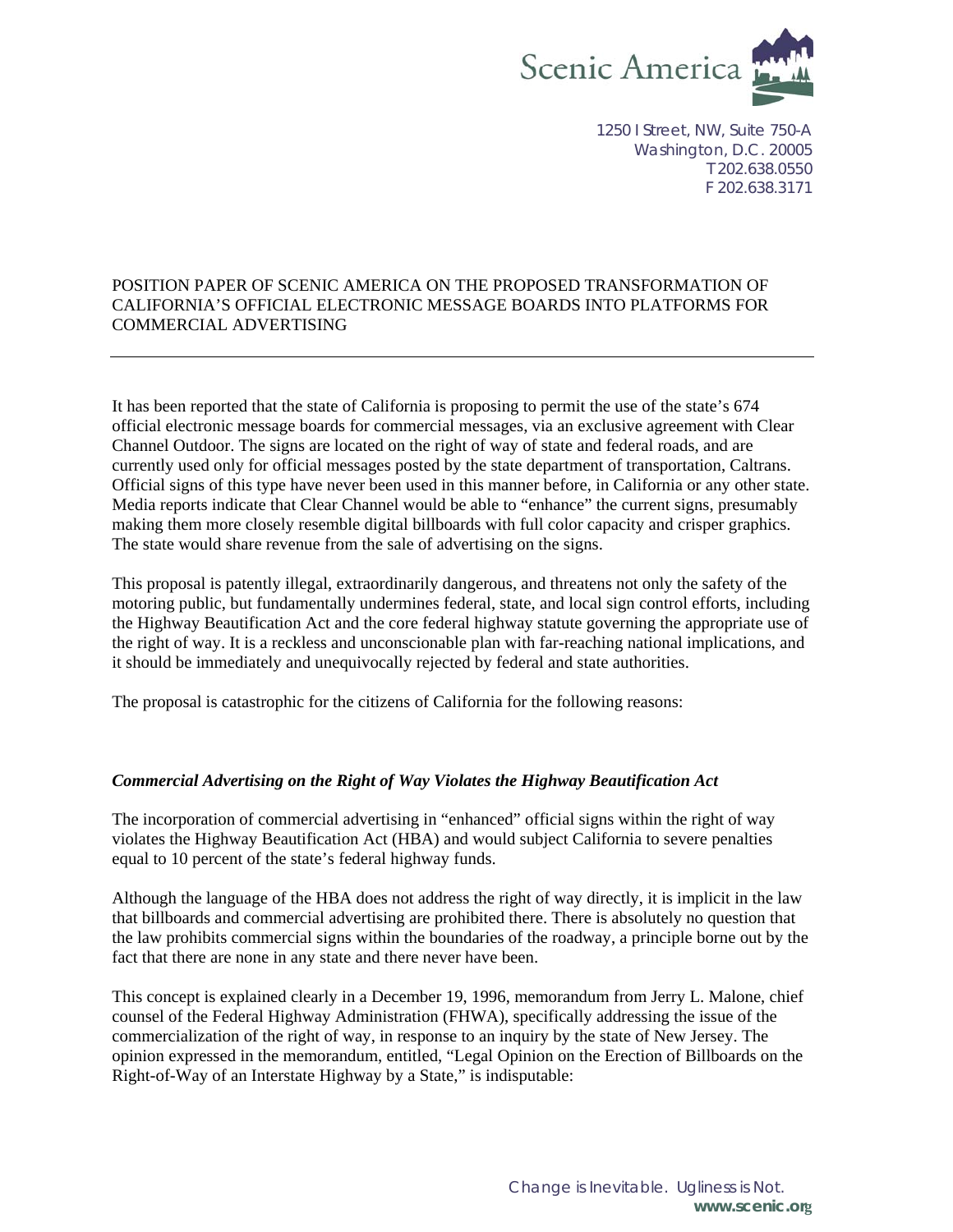"While the bulk of the HBA focuses on signs adjacent to, rather than on the right-of-way, it seems clear to us that the Congress never intended to broadly allow commercial signs on the right-of-way. Under the maxim of statutory construction, *expressio unius est exclusio alterius* [the expression of one thing is the exclusion of another], the fact that the HBA allows only these exceptions means that other forms of advertising on the right-of-way is forbidden. It would be ludicrous to suggest that Congress, while mandating the States to control advertising along thousands of miles of Interstate and Federal-aid primary highways, would also allow the States to erect billboards on the right-of-way of those same miles of highways."

Without any doubt commercial messages on the right of way violate the Highway Beautification Act and congressional intent. In no conceivable way can the inclusion of commercial advertising on official signs within the right of way be consistent with the Highway Beautification Act's central provisions or the law's fundamental requirement that "outdoor advertising signs, displays, and devices in areas adjacent to the Interstate System and the primary system should be controlled in order to protect the public investment in such highways, to promote the safety and recreational value of public travel, and to preserve natural beauty."

Implicitly, this proposal would also violate the Federal-State Agreement (FSA) that California has had with the Federal Highway Administration since 1968, which requires the state to maintain "effective control" of outdoor advertising under the Highway Beautification Act. Violation of the agreement would subject the state to a penalty equal to 10 percent of its federal highway funds. In the case of California, the state's federal highway allocation in fiscal year 2009 is over \$3.6 billion, meaning the penalty would amount to over \$360 million.

It is also worth pointing out that under Section III of California's FSA, there is a prohibition on "Signs which imitate or resemble any official traffic sign, signal, or device." The proposed melding of official sign with commercial sign blurs the distinction between the two and creates potential confusion in the mind of the driver. There is a danger that when the sign is used to display commercial messages for much of the time, the official messages may appear to be subordinate. The purpose of this provision in the FSA is to ensure that high-priority messages dealing with safety or the smooth operation of traffic on the roadway are always foremost in the minds of drivers and are not in competition with anything else.

The California plan deliberately creates competition with the official messages since they would occupy the same sign. It goes without saying that advertisers want people to look at the sign to receive their marketing messages. They don't want motorists to glance at the sign only when an official highway message appears; otherwise the whole exercise is pointless. Motorists, who in the past would look at the official signs only when there was something important to see and a message was present, will now have to sort through a constant stream of messages to determine which images are ads and which are messages they must have for the safe operation of the car or to promote traffic flow. One could not conceive of a plan that more directly contradicted the intention of the law than this. Without doubt, the proposed plan could be construed as a violation of the FSA, both in letter and spirit, since not only would Clear Channel's new commercial signs "imitate and resemble" official signs, they would be the official signs.

For those reasons alone, FHWA must reject this proposal, even if it is couched as a test or pilot program. The federal government cannot and should not subject the citizens of California or visiting motorists to a safety experiment that might endanger lives and property just because the state and its corporate partners seek revenue.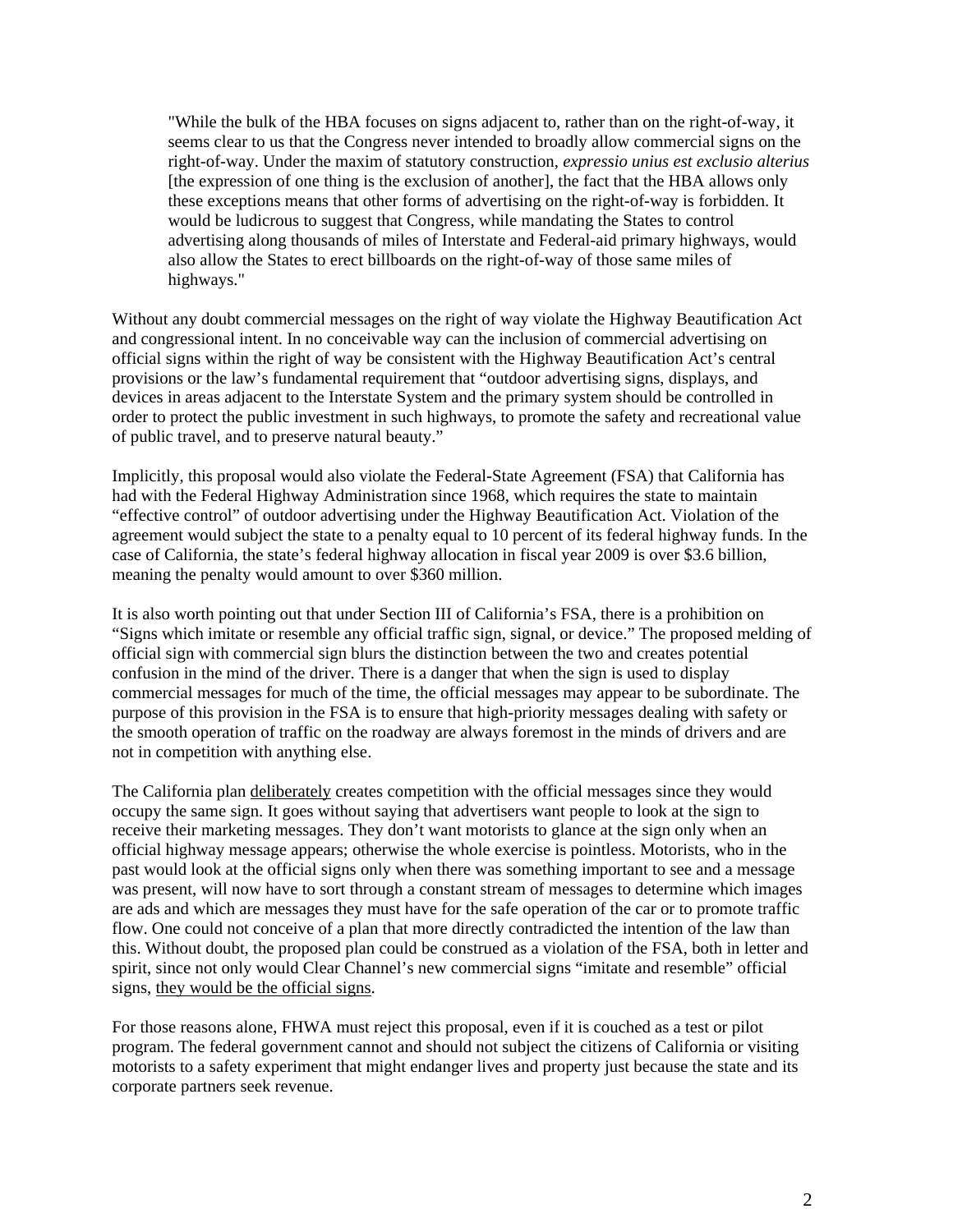Mr. Malone in the 1996 FHWA memorandum concludes his opinion by saying, "… we believe that FHWA clearly has the authority to withhold funds from a State that allows the erection of billboards on rights-of-way, an act which constitutes a failure to comply with Title 23 requirements. Further, we believe that such an action by FHWA would be consistent with established policies for administering the MUTCD [Manual on Uniform Traffic Control Devices] and would further the statutory policies of the HBA."

What was true in 1996 is equally true today. It would now be unconscionable and inconsistent for FHWA in 2008 to give the state of California a different response to its request than it gave to New Jersey in 1996. The only appropriate response to California from FHWA is a total rejection of its proposal and a reminder that failure to comply would lead to the forfeiture of 10 percent of its federal highway funds, as required by the Highway Beautification Act.

### *Commercial Advertising on the Right of Way Violates the Federal Highway Statute*

The federal law governing the appropriate use of the federal right-of-way specifically prohibits its use for commercial activity, including advertising. The California plan is illegal and violates this key tenet of highway policy. The law is crystal clear. 23 CFR § 1.23(b) states:

"*Use for highway purposes.* Except for as provided under paragraph (c) of this section, all real property, including air space, within the right-of-way boundaries of a project shall be devoted exclusively to public highway purposes.... The State highway department shall be responsible for preserving such right-of-way free of all public and private installations, facilities or encroachments ..."

Commercial advertising on digital signs is not a public highway purpose and is therefore prohibited. This long-standing provision has been rigorously enforced since the inception of the federal highway program to ensure that the public investment in the roadway is used only for official purposes, to protect the safety of American motorists, and to ensure the efficient movement of traffic. An exception granted to California will have to be granted to all states and the inevitable flood of commercialization will destroy the integrity of the nation's highways.

Further, this plan also violates 23 U.S.C. 109(d), which states:

"On any highway project in which Federal funds hereafter participate, or on any such project constructed since December 20, 1944, the location, form and character of informational, regulatory and warning signs, curb and pavement or other markings, and traffic signals installed or placed by any public authority or other agency, shall be subject to the approval of the State transportation department with the concurrence of the Secretary, who is directed to concur only in such installations as will promote the safe and efficient utilization of the highways." [emphasis added]

In other words, the only signs permitted on the right of way itself are those that "promote the safe and efficient utilization of the highways." Commercial advertising fulfills neither of those requirements and is therefore banned. The prohibition on the commercialization of the right of way must not be trampled in this instance, lest the floodgates be opened nationwide and the fundamental character of our highways be permanently destroyed.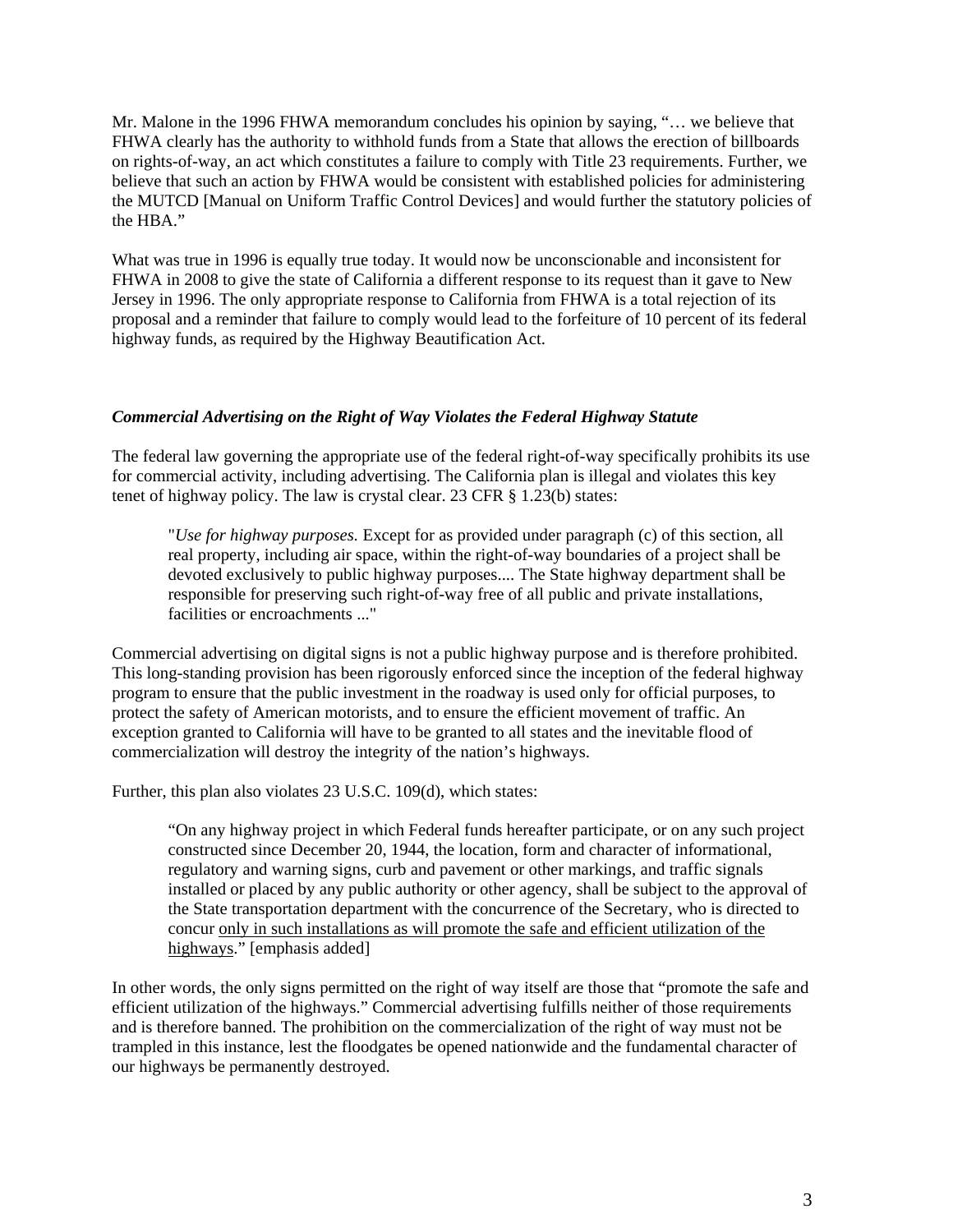The law is plain and precedent clear: the Federal Highway Administration should immediately inform the state of California that the federal government is committed to protecting the integrity of the nation's highways and to enforcing the law, and that no waivers can or will be granted in this circumstance or any other.

## *Commercial Advertising on the Right of Way is a Willful Violation of the Manual on Uniform Traffic Control Devices*

The Manual on Uniform Traffic Control Devices (MUTCD) sets the standards for traffic control devices along the nation's highways, including signs, and is the law of the land, carrying penalties for noncompliance. Its core principle is uniformity across all states and it exists to "reduce crashes and congestion, and improve the efficiency of the transportation system." States must adopt the MUTCD, but may modify it with their own supplements. California last did this in 2006.

The California MUTCD (and the 2003 federal MUTCD) says in bold type on page 1A-1 that "Traffic control devices or their supports shall not bear any advertising message or any other message that is not related to traffic control." The state's proposal is a clear and blatant violation of this provision.

The MUTCD also deals explicitly with changeable message signs (the term of art for digital displays of the type in dispute here), and is very clear about what these signs can be used for and how they must be operated. There is an unambiguous recognition that digital displays with changing images located in the right of way pose inherent safety issues and must be operated only under the strictest guidelines and that their use as advertising is prohibited.

As stated on Page 2A-3, "Changeable message signs, both permanent and portable, may be used by State and local highway agencies to display safety or transportation-related messages …" This provision clearly limits the purpose of digital displays on the right of way to official purposes.

This section further states, "When a changeable message sign is used to display a safety or transportation-related message, the display format shall not be of a type that could be considered similar to advertising displays. The display format shall not include animation, rapid flashing, or other dynamic elements that are characteristic of sports scoreboards or advertising displays."

This principle is reinforced again in Section 2E.21 with the plain-language statement that "Changeable message signs shall display pertinent traffic operational and guidance only, not advertising."

Beyond any shadow of a doubt, the MUTCD does not allow advertising on changeable message signs on the right of way. Period.

The Guidance then spells out standards for the behavior of the signs, including: "Changeable message signs should be capital letters … limited to not more than three lines with not more than 20 characters per line… No more than two displays should be used within any message cycle…. Each display should convey a single thought." These strict constraints on the operation of the signs are a recognition of the inherent danger of digital signage located within the right of way and directly in the field of vision of drivers. The MUTCD, which is based on scientific research and the experience of traffic engineers, has these rules for a reason. Commercial advertising on "enhanced" digital signs will not comply with these rules.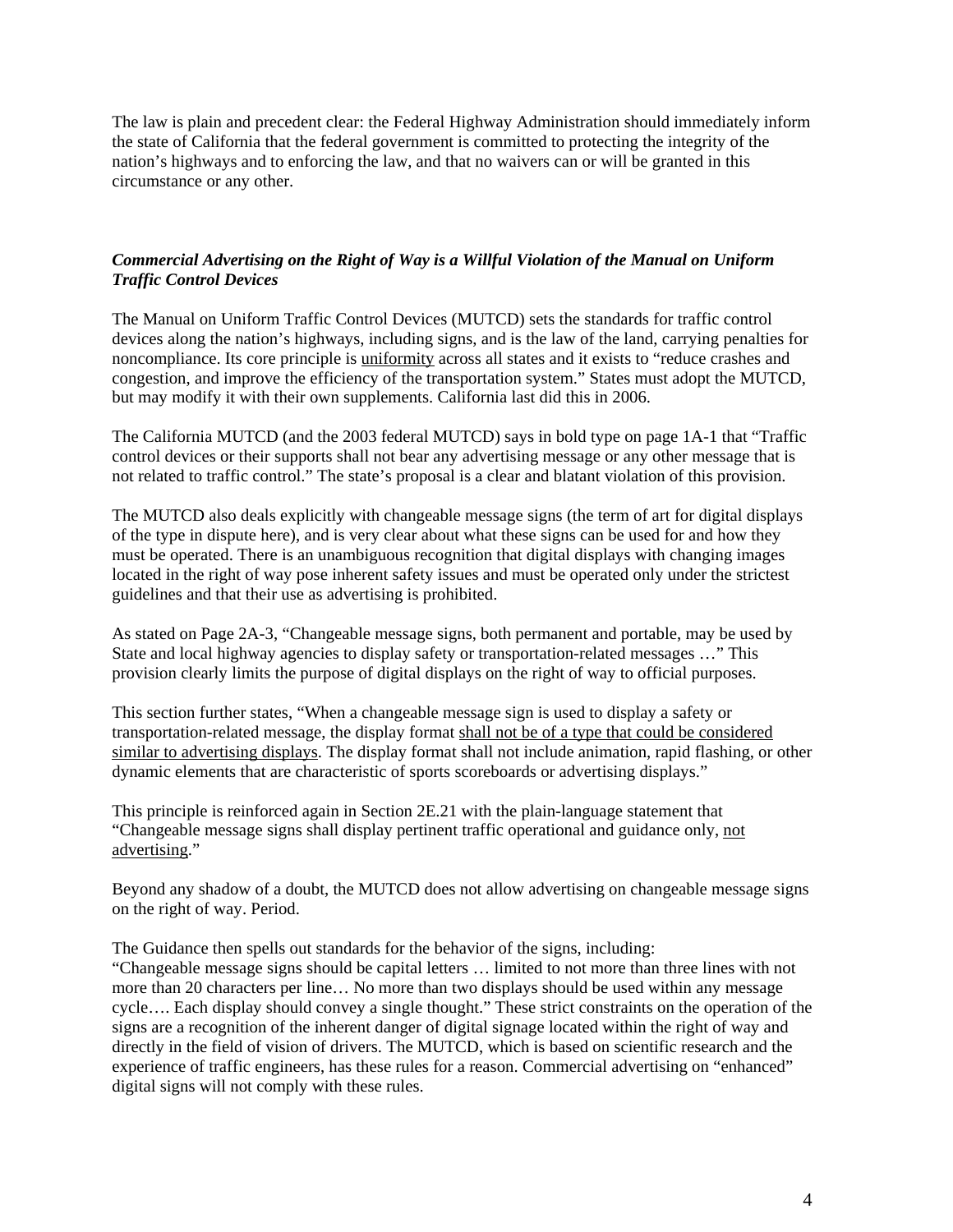The Federal Highway Administration and responsible officials in California must unequivocally reject any attempt to override well-established MUTCD standards and subject motorists to the clear and present danger from changeable message devices that operate in inherently unsafe ways.

It is also important to remember that the MUTCD, which applies by law to all roads in the United States, is rooted in the concept of uniformity. An exception for California would undermine that core principle and threaten the integrity of the entire MUTCD standards, even those not at issue here. Almost certainly, if FHWA grants California the right to ignore the MUTCD, other states will seek the same treatment and one would be hard pressed to imagine how FHWA could treat other supplicants differently, particularly since this is a completely discretionary action by California and is not related to any higher public purpose or a response to a one-time emergency scenario. If California does this, many other states will also, and the consequences will be catastrophic, both from public policy and public safety standpoints. FHWA can only make one legitimate response to California, and that is to inform the state that they may not proceed.

### *Commercial Advertising on the Right of Way is a Clear Threat to Highway Safety*

It would be difficult to imagine a bigger threat to highway safety than the addition of colorful commercial billboards built directly into the right of way. Unlike normal digital billboards on private property adjacent to the road, which are dangerous enough, these signs would be placed directly and unavoidably in the line of sight of every driver on the road. One assumes that the "enhanced" signs erected by Clear Channel will mimic the technologies employed on their other digital signage, and thus provide the capacity for highly detailed, colorful images, and be vividly bright, especially at night. Drivers will have no choice but to view them, and because of their brightness and changing images, they will command glances far longer than are normally ascribed to official changeable message signs operating under normal MUTCD standards.

It's worth noting, as well, that because the signs are placed directly in the forward view of the driver, and are much more likely to be seen and to command attention, one could reasonably anticipate that drivers may slow down to observe the signs and therefore increase congestion, which would be catastrophic on California's already clogged freeways. This fear of adverse driver behavior is well known to safety researchers and is one of the motivating factors for the exceptionally strict MUTCD rules for changeable message signs.

There are very good, well-researched reasons why the behavior of signs within the right of way is strictly regulated. It will be impossible for commercial advertising to operate within those guidelines and so, by definition, they will pose significant dangers. Just as one example, Section 2A.06 of the MUTCD specifies that "phone numbers of more than four characters should not be shown on any sign," and that "Internet addresses or phone numbers with more than four characters may be shown on signs … that are intended for viewing only by pedestrians, bicyclists, occupants of parked vehicles, or drivers of vehicles on low-speed roadways where … drivers can reasonably safely stop out of the traffic flow to read the message." None of those conditions apply to the freeways of California and it is hard to imagine a commercial message that doesn't provide the motorist with information about how to communicate with the advertiser. The requirements of commercial messaging are utterly incompatible with even the most basic requirements of the MUTCD. By seeking to place these signs on the right of way and willfully break the rules, the clear inference is that the state of California is rejecting as either erroneous or irrelevant the principles underlying the MUTCD. Implicitly, the state is saying that its previous adoption of the MUTCD has been made in bad faith since its principles are apparently of little merit to the state transportation department.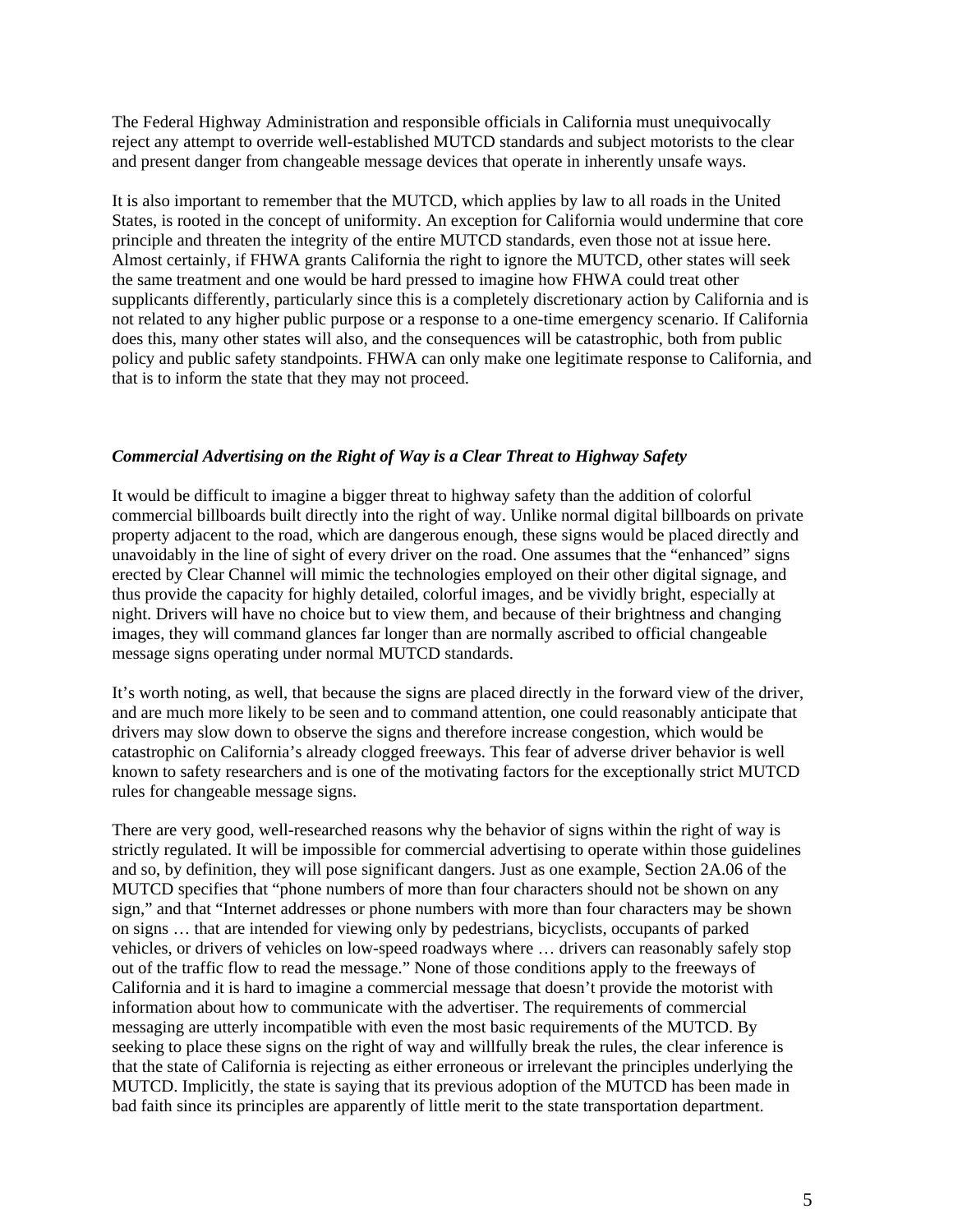Additionally, one can reasonably wonder if the public will begin to perceive these signs as merely digital billboards that occasionally carry notices from the state, rather than official signs that carry commercial advertising. If that occurs, it will almost certainly undermine the effectiveness of the official messages and further endanger the motoring public. In fact, Section 2A.07 of the MUTCD specifically warns that "A changeable message sign should not be used to display a safety or transportation-related message if doing so would adversely affect the respect for the sign." In other words, in order for official messages to be received, understood, and accepted as valid, the sign carrying them must be credible. The addition of commercial messages undermines the validity and credibility of the sign, confuses the driver about who is the author of the message, and invites the potential for being ignored.

This leads to an important question: How will drivers be able to pick out the official messages from the commercial ones? Drivers, as they encounter these signs, will be required first to rapidly sort out whether what they are seeing is a high-priority official message or a low-priority commercial message, then, in whatever time is left before they pass the sign, process the information. How many drivers will miss the official messages because they have tuned out the signs because they perceive them as merely billboards? These information-sorting and prioritizing tasks are unnecessary when the sign is devoted exclusively to official messages. Currently, the driver knows that if a message is displayed on the state's sign, they should pay attention to the information being conveyed. If the same sign is also carrying advertising, that certainty is eliminated.

It is important to remember that the purpose of official changeable message signs on the right of way is to deliberately distract the motorist from the driving task. They occupy a privileged position on the roadway, are highly conspicuous, and often convey complex but essential messages. (If the new "enhanced" versions are illuminated like normal digital billboards they will also be visible from great distances.) Even though official signs are conveying crucial information, they are an inherently dangerous device, which is why there are very strict rules governing their safe operation. They are, in effect, a necessary evil. To convert their use to something that is unnecessary and which violates requirements that "changeable message signs should not be used to display information other than regulatory, warning, and guidance information related to traffic control," is to deliberately and gratuitously subject the motorists of California to significant dangers.

No state government that cares about the health, safety, and welfare of its citizens could propose this plan. The same concerns about driver distraction that motivated California's new rules about text messaging while driving should apply here. To do otherwise is the height of hypocrisy.

# *Commercial Advertising on the Right of Way Undermines the Integrity of the State's Outdoor Advertising Code*

The California Outdoor Advertising Act does not directly address commercial signage on the right of way for the simple reason that it is illegal and, for good reason, has never been contemplated. The law (§ 5226) acknowledges only that "Outdoor advertising is a legitimate commercial use of property adjacent to roads and highways." It does not—and cannot—acknowledge that outdoor advertising is a legitimate use of the right of way itself.

However, the Act does require the state to comply with the Highway Beautification Act (§131 of Title 23 of the United States Code) and to comply with the terms of the state's formal agreement with the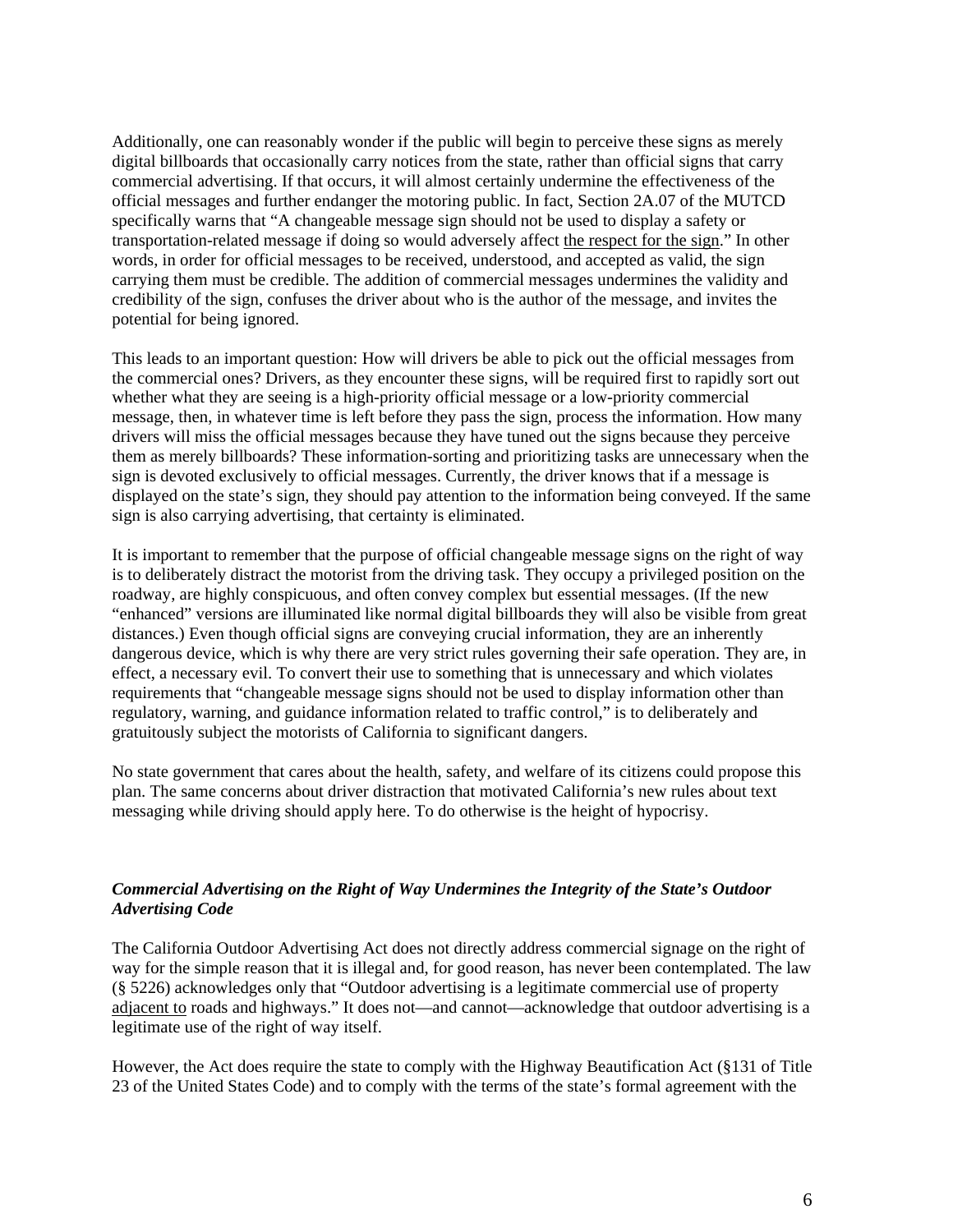Federal Highway Administration regarding the maintenance of "effective control" over outdoor advertising.

In other words, the state cannot unilaterally break federal law, which, as has been pointed out above, clearly and unequivocally does not permit commercial advertising on the right of way.

But more than mere compliance with federal or state law is at stake here. This proposal fundamentally undermines the entirety of billboard control along California's highways by demonstrating a callous disregard for aesthetic harms and highway safety, which are the twin underpinnings of all sign regulation. Clearly, the state is showing absolutely no concern for safety by willingly ignoring all established standards for the behavior of changeable message signs on the right of way. Likewise, by permitting digital signage within the boundaries of the highway itself, it is turning its back on highway beautification goals, especially along landscaped freeways.

How can the state hope to enforce rules against private parties when it exempts itself from those same laws and undercuts the only legally legitimate justifications for them, and then compounds the problem by deriving financial benefits from a monopoly contract with a private outdoor advertising company?

Two recent cases in California, *Metro Lights v. City of Los Angeles* and *World Wide Rush v. City of Los Angeles*, both turn on this principle. The federal district court has enjoined the city of Los Angeles from enforcing its sign ordinance on the grounds that the city's stated interests in visual quality and traffic safety ring hollow when it grants itself exceptions to its own rules and profits from the exception. Now, the entire state wants to exempt itself from long-established rules and federal and state laws in order to derive profit from what was heretofore illegal, and do it in the context of a monopoly arrangement with a single private company, to boot. One might reasonably ask what consequence this plan would have for the future legal viability of the state's outdoor advertising laws, or for its moral authority in enforcing the law (or any law, for that matter) with private parties and local governments.

\* \* \*

The plan being presented by the state to convert official signs on the right of way into part-time billboards is an affront to the citizens of California. It is in violation of several federal and state statutes, willingly sacrifices the safety of California families in the name of private and public profit, provides benefits to privileged private companies at the expense of the public interest, and undermines the state's sign laws, exposing it to potential litigation aimed at weakening outdoor advertising control and, therefore, the quality of California's built environment. It also undermines the national standards governing the right of way as expressed in the Manual on Uniform Traffic Control Devices, the core federal highway statute, and the Highway Beautification Act, and threatens the integrity of the federal highway system.

The state should immediately withdraw its proposal, and if it chooses not to do so, the Federal Highway Administration should immediately and unequivocally inform the state that this action is impermissible and will be opposed with every available regulatory and legal means, including the forfeiture of 10 percent of the state's highway funds. No waivers or exceptions can be granted. No socalled pilot programs or tests can be approved. FHWA is obligated to enforce the law and protect the nation's highway system and the well-being of the American motorist and has no choice but to reject in its entirety and without equivocation the California proposal.